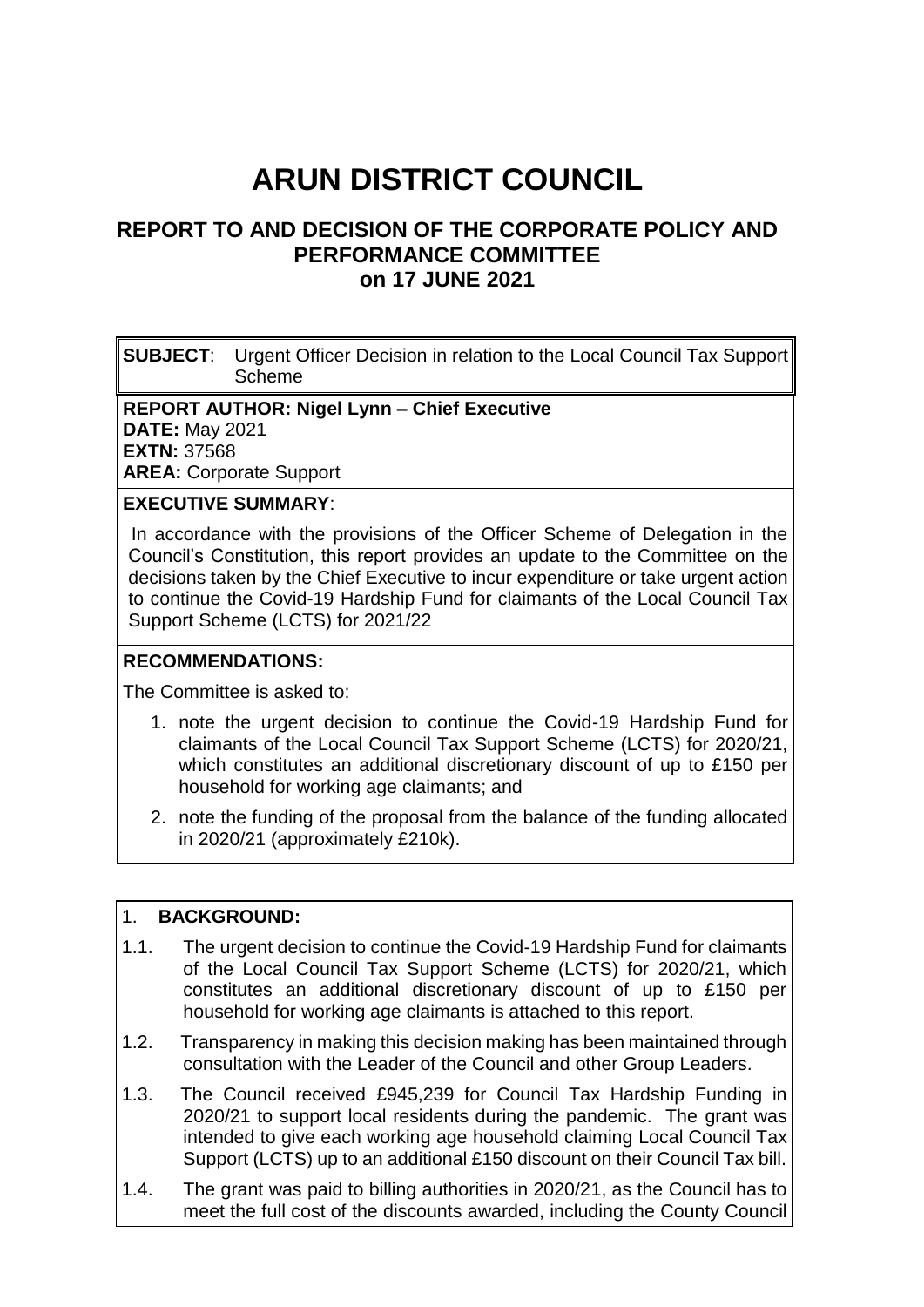and the Police and Crime Commissioner shares. It is anticipated approximately £100k of this funding will remain unallocated in 2020/21.

1.5. The Government announced a Local Council Tax Support (LCTS) grant as part of the Local Government Finance Settlement. The provisional allocation methodology was announced after the provisional settlement and the amount has been confirmed at £209k. The grant is non-ringfenced and has been included in the budget for 2021/22. The amount was clearly insufficient to fund the scheme for 2021/22

## 2. **PROPOSAL(S):**

- 2.1.1 West Sussex County Council has recently committed to the funding of their share of the relief. The County Council share is approximately 76%, which made the continuation of the scheme feasible. The cost of the scheme is anticipated to be around £875k assuming the same level of take up and taking account of the overall increase in Council tax for 2021/22. This leaves Arun with approximately £210k (24%) to fund the remaining discount.
- 2.1.1 It is proposed to fund the scheme from the balance of the grant allocated for 2021/22 plus funding set aside from other covid-19 related funding in 2020/21.
- 2.1.2 The scheme is targeted towards those residents in most need.
- 2.1.3 The decision enabled 4,850 working age households to be rebilled with £633k being awarded to date (approximate Arun share £150k).

## **3. OPTIONS:**

None, as the officer made the decision in line with the delegated authority given to him by the Council.

| <b>CONSULTATION:</b>                                                                                                      |            |           |
|---------------------------------------------------------------------------------------------------------------------------|------------|-----------|
| Has consultation been undertaken with:                                                                                    | <b>YES</b> | NO.       |
| <b>Relevant Town/Parish Council</b>                                                                                       |            |           |
| <b>Relevant District Ward Councillors</b>                                                                                 |            |           |
| Other groups/persons (please specify)                                                                                     |            |           |
| Leader of the Council<br><b>Group Leaders</b>                                                                             |            |           |
| ARE THERE ANY IMPLICATIONS IN RELATION TO<br>5.<br>THE FOLLOWING COUNCIL POLICIES:<br>(Explain in more detail at 6 below) | <b>YES</b> | <b>NO</b> |
| Financial                                                                                                                 |            |           |
| Legal                                                                                                                     |            |           |